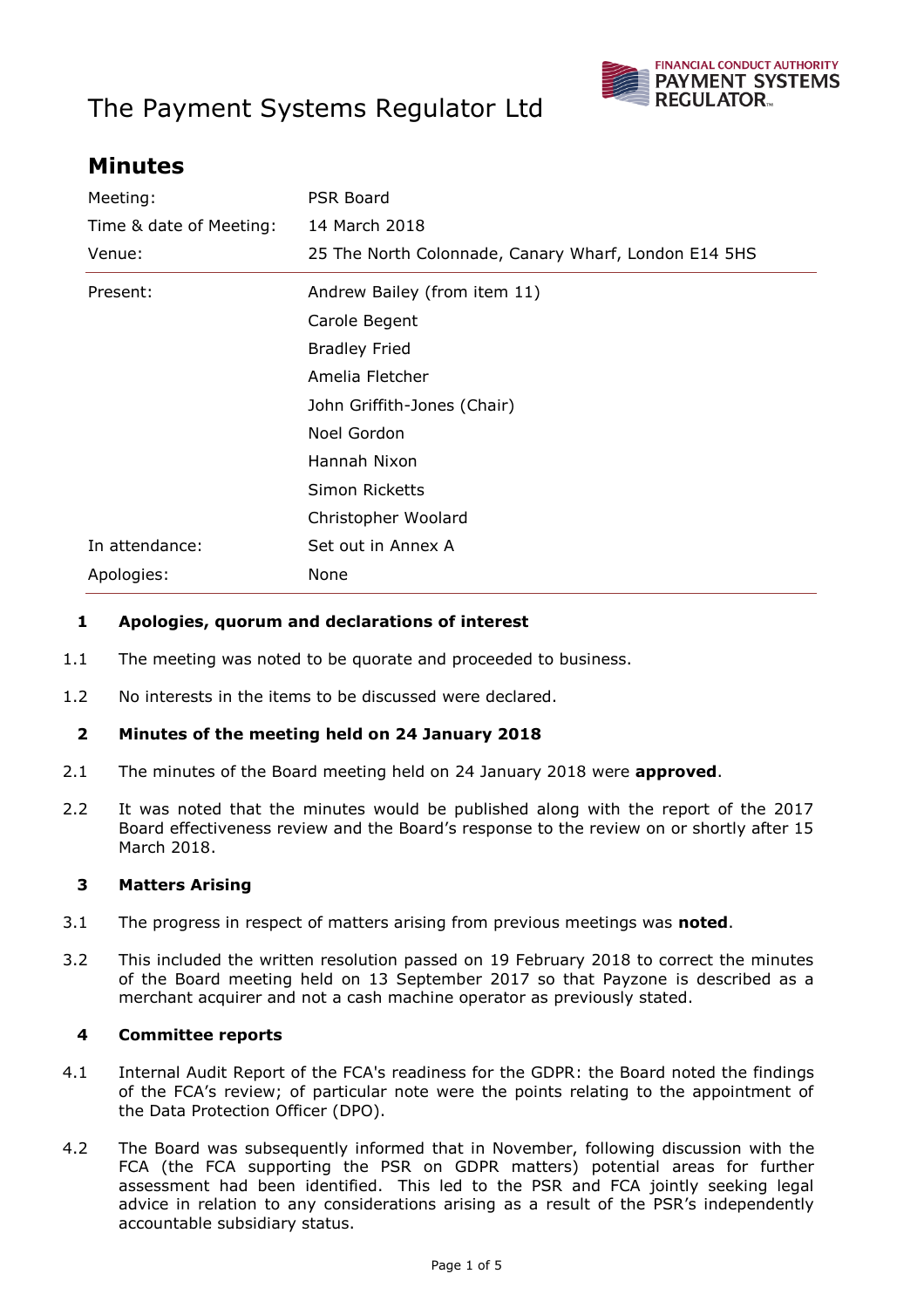- 4.3 While the intention was to leverage the resources of the FCA where possible the final recommendation regarding the appointment of the DPO would be submitted to the Board for approval.
- 4.4 The Board also acknowledged the importance of considering how GDPR impacted on the PSR's regulatory activities and how markets develop.
- 4.5 **Update on the Audit Committee meeting held on 7 March 2018:** The CRO provided a verbal update from the March 2018 AuditCo meeting.

#### **5 Draft 2018/19 to 2020/21 Three year strategic PSR Internal Audit Plan**

- 5.1 The three year strategic internal audit plan (the plan), which built on the previous plan, was based on a prioritisation of the current audit universe and PSR risks.
- 5.2 The plan was approved by AuditCo on 7 March 2018.
- 5.3 The Board was supportive of the increase from one to two PSR discrete reviews per year as appropriate. These would be supported by FCA reviews which included the work of the PSR within their scope where possible.
- 5.4 The Board **approved** the plan.

#### **6 PSR Panel report**

6.1 The Board **noted** the report from the PSR Panel.

#### **7 Report from the Managing Director**

- 7.1 In **considering** the report the Board **noted** the following updates.
	- 7.1.1 Work to develop a stronger strategic narrative to reflect the continually evolving role of the PSR was underway and the view of the Board would be sought as this thinking developed.
	- 7.1.2 The PSR sought to lead a piece of work to define the collective ambition and respective roles of the authorities operating in the payments space.
	- 7.1.3 The outcome of the consultation on the design and implementation of the contingent reimbursement model (CRM) had been published in February 2018. In addition the chair of the steering group established to develop the accompanying industry code had been appointed. The timetable for this work was noted to be ambitious. In parallel the PSR was liaising with the Financial Ombudsman Service (FOS) to ensure the necessary framework and resources were in place to deal with any resulting claims.
	- 7.1.4 The commitments made by LINK in its interchange decision were noted to have met the PSR's requirements. The PSR would continue to monitor the situation closely and would intervene if these commitments were not met.
	- 7.1.5 There continued to be high levels of engagement with stakeholders on access to ATMs and the Government's consultation on *"Cash and digital payments in the new economy"* was noted to have been published on 13 March 2018.
	- 7.1.6 The PSR's first antitrust investigation under the Competition Act 1998 (CA98) had been opened. The investigation involved inspections at several sites in the UK under warrant.
	- 7.1.7 The PSR had worked closely with the Competition Markets Authority (CMA) when preparing for the site visits, the CMA having the experience of such visits. The site visits involved teams made up of PSR, CMA and FCA staff. As anticipated by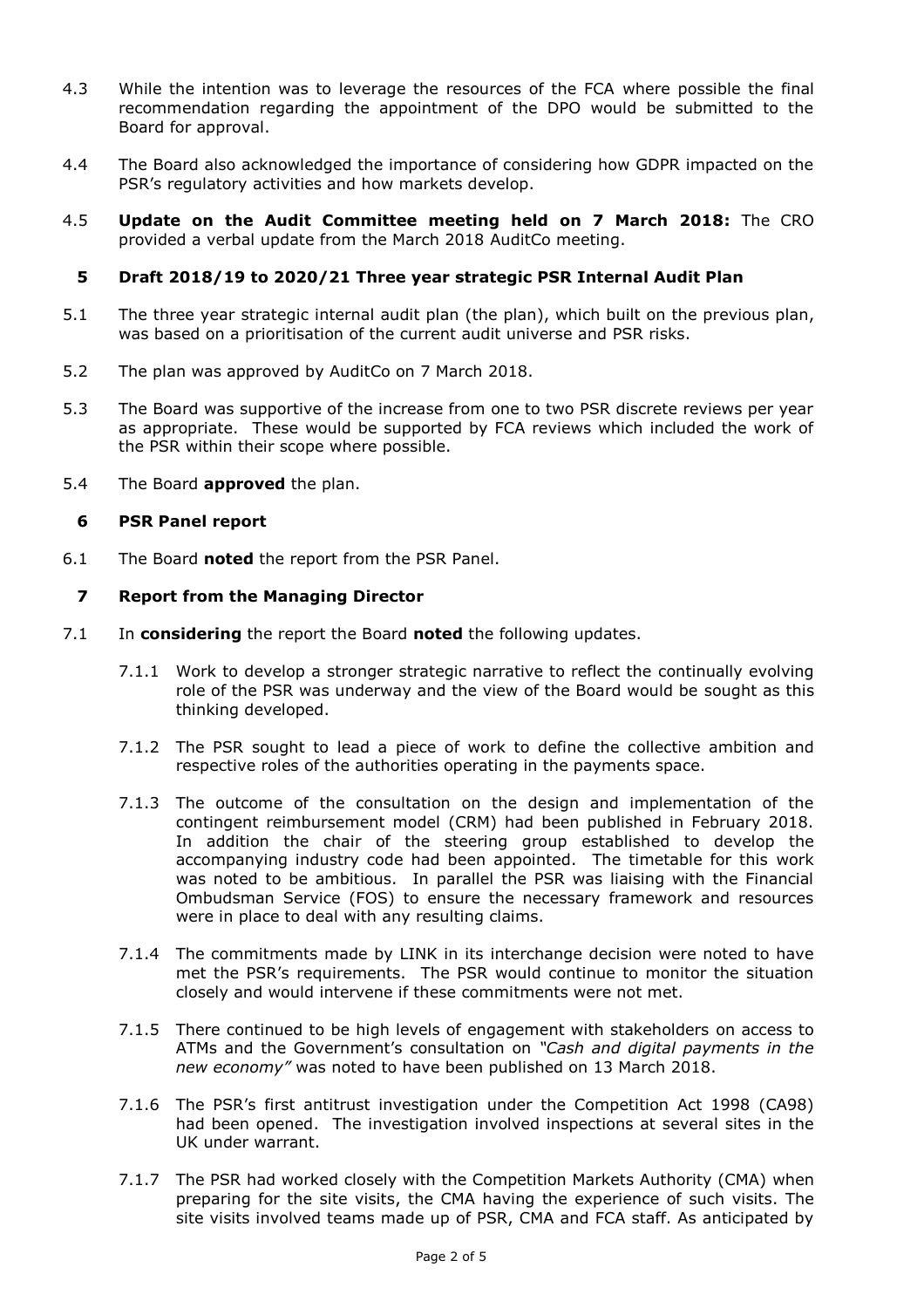the concurrency regime the CMA is available for support if or when needed as the PSR continues with its investigation.

- 7.1.8 The initial results from the recent employee survey were tabled and reported strong levels of engagement from staff. Whilst the overall scores were broadly similar to those from the previous year more detailed analysis would be conducted to understand the underlying trends. A more detailed report would be submitted to Board in May 2018.
- 7.1.9 The Board requested notification of forthcoming stakeholder events and suggested that thought be given to the strategic use of NEDs at such events.

#### **8 Enforcement Decisions Committee Chair's Annual Report**

8.1 The Board **noted** the annual report.

#### **9 PSR Identity**

- 9.1 The exercise sought to refresh the PSR's identity, following feedback from stakeholders and staff, to more accurately represent the evolved role of the PSR.
- 9.2 The importance of consumers, as well as participants, being able to identify with the PSR was recognised and it was confirmed that the new identity had been positively tested with a range of stakeholders representing the PSR's varied audiences.
- 9.3 The timing of the refresh had also been designed to ensure that costs would be coordinated with the Stratford move to minimise expenses.
- 9.4 The Board **supported** the implementation of the new identity to be launched with the annual plan.

#### **10 Payment system resilience**

- 10.1 The Board noted the initial outcomes from the scenario workshops. There had been good engagement from the respective authorities and the initial indications from the workshops did not suggest that the risks to consumers and service users could not be managed by the existing regulatory coverage.
- 10.2 The Board recognised the importance of coordinated communications, across the authorities, for cases outside of the regulatory perimeter.
- 10.3 The importance of considering resilience when implementing the New Payments Architecture was also noted.

#### **11 Review of PSR Regulatory Fees Regime**

- 11.1 The Board noted that the second (December) consultation had not raised any new issues not already considered.
- 11.2 The Board **approved** the following:
	- 11.2.1 the fee allocation method proposed and consulted on in December 2017
	- 11.2.2 the publication of the allocation decision in March 2018 and to implement the change for 2018/2019 fees
	- 11.2.3 the change of approach to the minimum thresholds in the fees rules
	- 11.2.4 the delegation of authority to Hannah Nixon (or one of her delegates) to:
		- sign off the text of the March 2018 policy decision paper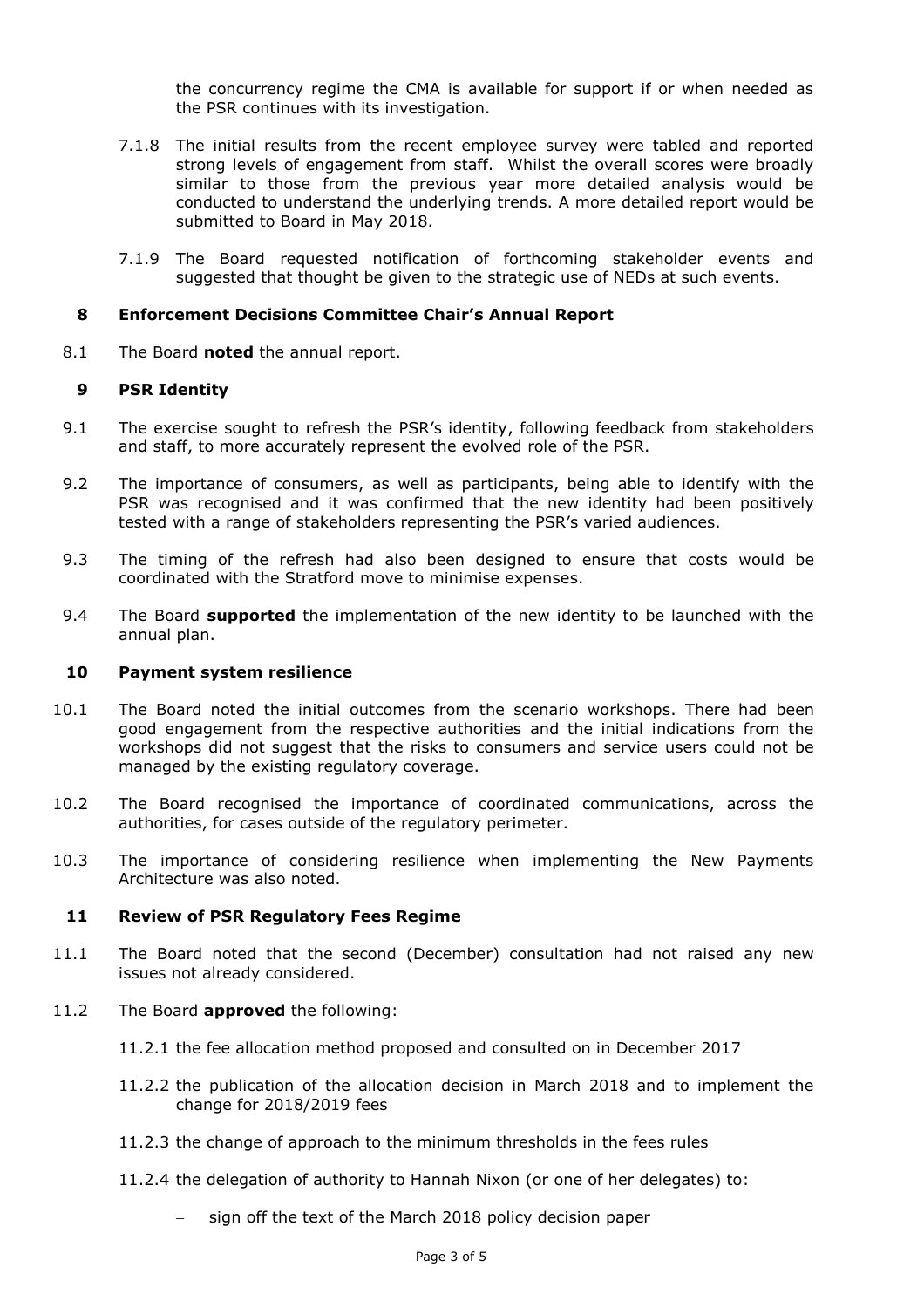- recommend to the FCA in summer 2018 the amendments to the FCA's rules on PSR fees reflecting the 2018/2019 budget and transaction figures
- sign off the text of the final decision paper in summer 2018, subject to any significant changes to the policy set out in this Board paper or any significant issues being raised in the consultation, in which case the Managing Director will bring the matter back to the Board.
- 11.3 The Board **noted** the decision to consult on changing the approach to refunding the underspend subject to consideration of the practicalities and implementation timetable.

#### **12 Publication of Board minutes**

- 12.1 The Board wished to preserve the opportunity to review minutes in person at the next meeting.
- 12.2 On this basis the Board **agreed** to publish its minutes within two weeks of them being approved at the next meeting.
- 12.3 The Board noted that a consultation on General Directions (GD), including GD6, had recently opened which presented an opportunity to revisit the equivalent guidance for firms.

#### **13 PSR registered address change**

13.1 The Board **approved** the registered change of address for the Payment Systems Regulator to 12 Endeavour Square, London E20 1JN with delegated authority to Louise Buckley to determine the appropriate date.

#### **14 Papers for noting**

- 14.1 **Proposed Memorandum of Understanding between EU Competent Authorities for Article 7(1)(a) of the Interchange Fee Regulation:** The report was noted.
- 14.2 **PSR ExCo minutes:** The minutes were noted.
- 14.3 **Draft May 2018 agenda:** The draft agenda was noted.
- 14.4 **Forward Agenda 2018:** The forward agenda, updated to include any additional items discussed during the meeting, was noted.

#### **15 Any other business**

15.1 With no further items of business to discuss the meeting **closed**.

**John Griffith - Jones**

PSR Chairman